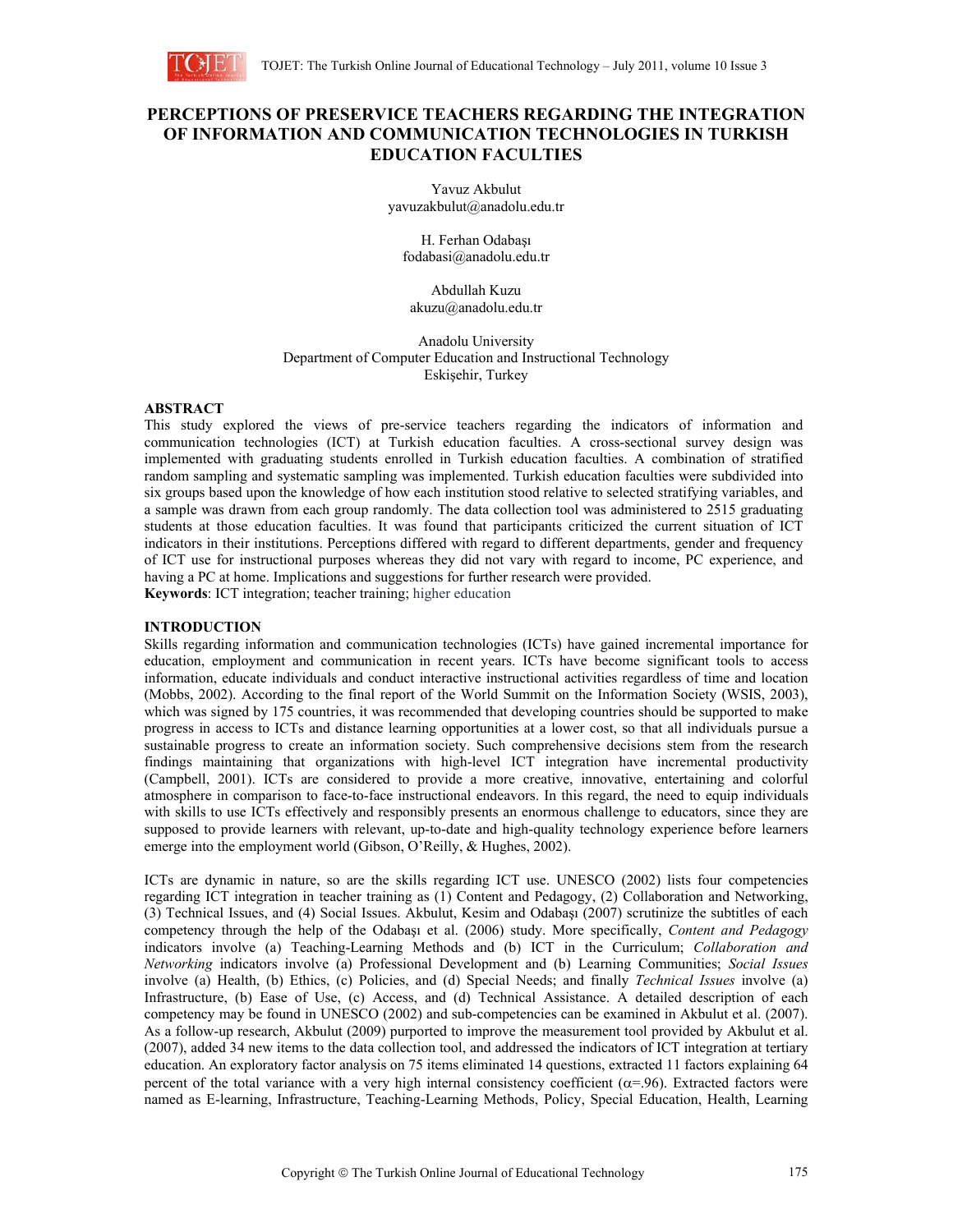

Communities, Ease of Use, E-interaction, Technical Assistance and Access. The current study primarily focused on those factors and investigated whether they vary according to several background variables.

There have been studies focusing on different aspects of ICT integration in primary and secondary schools (El-Tigi, 2000; Eteokleous, 2004; Isikoglu, 2002; Kahveci, Şahin & Genç; 2011; McRae, 2001; Pompeo, 2004). There have also been studies regarding the use of ICTs by pre-service teachers and instructors of teacher training institutions (Shafiei, 2005; Toledo, 2005). However, the focus on the ICT use profiles of prospective teachers is satisfactory and well reported (e.g. Akpınar, 2003; Demiraslan & Usluel, 2005; Şahin, 2011) whereas organizational level models and analyses are slightly unconsidered except for some recent promising models (e.g. Akbulut, 2010; Aşkar, Usluel & Mumcu, 2006; Usluel, Aşkar & Baş, 2008; Yücel, Acun, Tarman & Mete, 2011). In addition, comprehensive investigations were robust and informatory in K-12 settings as meticulously done in several recent studies (Akbaba-Altun, 2006; Aypay, 2010; Özdemir & Kılıç, 2007), but insufficient in higher education settings. In this regard, the current situation of educational bodies regarding ICT integration should be scrutinized better (ETS, 2007).

Several studies have been conducted addressing the ICT integration process along with those addressing the problems confronted during integration endeavors. According to a comprehensive search we conducted recently, in the last decade, the number of publications on the use of computers in education was above 4600 and the number of those on computer based instruction was 3600, whereas relatively few studies were published on organizational ICT integration. To exemplify, El-Tigi (2000) administered a 60-item questionnaire along with open-ended questions to 142 undergraduate students. It was revealed that insufficient motivation, infrastructure, PC skills and time constraints prevented participants from implementing ICT tools whereas positive guidance, quality content, rich materials, ease of access and ease of communication facilitated ICT use. Smith and Robinson (2003) provided a new perspective for technology integration into curriculum, and suggested that collaborative cohorts might be used for successful integration, which could be evaluated within the framework of collaboration and networking in the current study. Pompeo (2004) described successful ICT integration endeavors and identified factors necessitating ICT integration. Four educational institutions with above-average ICT infrastructure were investigated through qualitative methods. Findings suggested that resources to sustain powerful infrastructure carried utmost importance for successful integration. It was also indicated that initial steps should be taken by the institution before ideal integration endeavors were realized. Among these steps were administrative policies and responsibilities, development of infrastructure, communication within the organization, and arrangements in the curriculum to address current needs. In addition, constant professional and technical developments of instructors were reported to carry importance.

Recent studies addressing teacher perspectives on integrating ICTs into instruction (Toledo, 2005) and on teachers' integration of ICTs into classroom practice (Hennessy, Ruthven, & Brindley, 2005) implied that teachers needed to develop new strategies for mediating ICT supported activities. After examining ICT use approaches found in teacher training, Jung (2005) suggested that ICTs could change the ways teachers teach. If such a transformation in teaching and learning endeavors was not realized, pre-service teachers might not find sufficient opportunities to experience ideal ICT implementations for instructional purposes. This argument was supported by Barton and Haydn (2006) indicating that pre-service teachers were influenced by their role models. More specifically, modeling of ICT by the mentor was considered vital. Similarly, Mueller, Wood, Willoughby, Ross and Specht (2008) indicated that positive learning experiences with ICTs had an impact on successful integration. In addition to positive experiences, significant variables influencing integration included teacher's comfort with computers; beliefs supporting the use of computers as an instructional tool; training; motivation; support; and teaching efficacy.

Poor classroom environments and lack of or limited availability of equipment to realize ICT-integrated lessons were reported as significant barriers to ICT integration in many studies (Akbaba-Altun, 2006; Brill & Galloway, 2007; Clarke, 2007; Göktaş, Yıldırım & Yıldırım, 2008; Odabaşı, 2000; Ololube, 2006). Infrastructure is primarily an administrative problem. Strong infrastructure should be followed by equal access opportunities for all, precautions to facilitate ease of use, and employment of technical staff to assist users. Still, the habit of integrating ICTs into classrooms by transforming old-fashioned teaching endeavors to new technology settings, and ignoring the unique contributions of ICTs were reported as common problems (Knight, Knight, & Teghe, 2006). Instructors mostly deal with their publications rather than quality instruction - an issue which is not supported through tangible awards in Turkey sufficiently. In this regard, rewarding quality instruction through ICTs might be a plausible solution for effective integration as indicated in several recent studies (Brill & Galloway, 2007; Del Favero & Hinson, 2007; Liu & Huang, 2005). In addition, developing communities of practice among the participants of the integration process can facilitate both ICT integration and professional development endeavors (Hodgkinson-Williams, Slay, & Siebörger, 2008).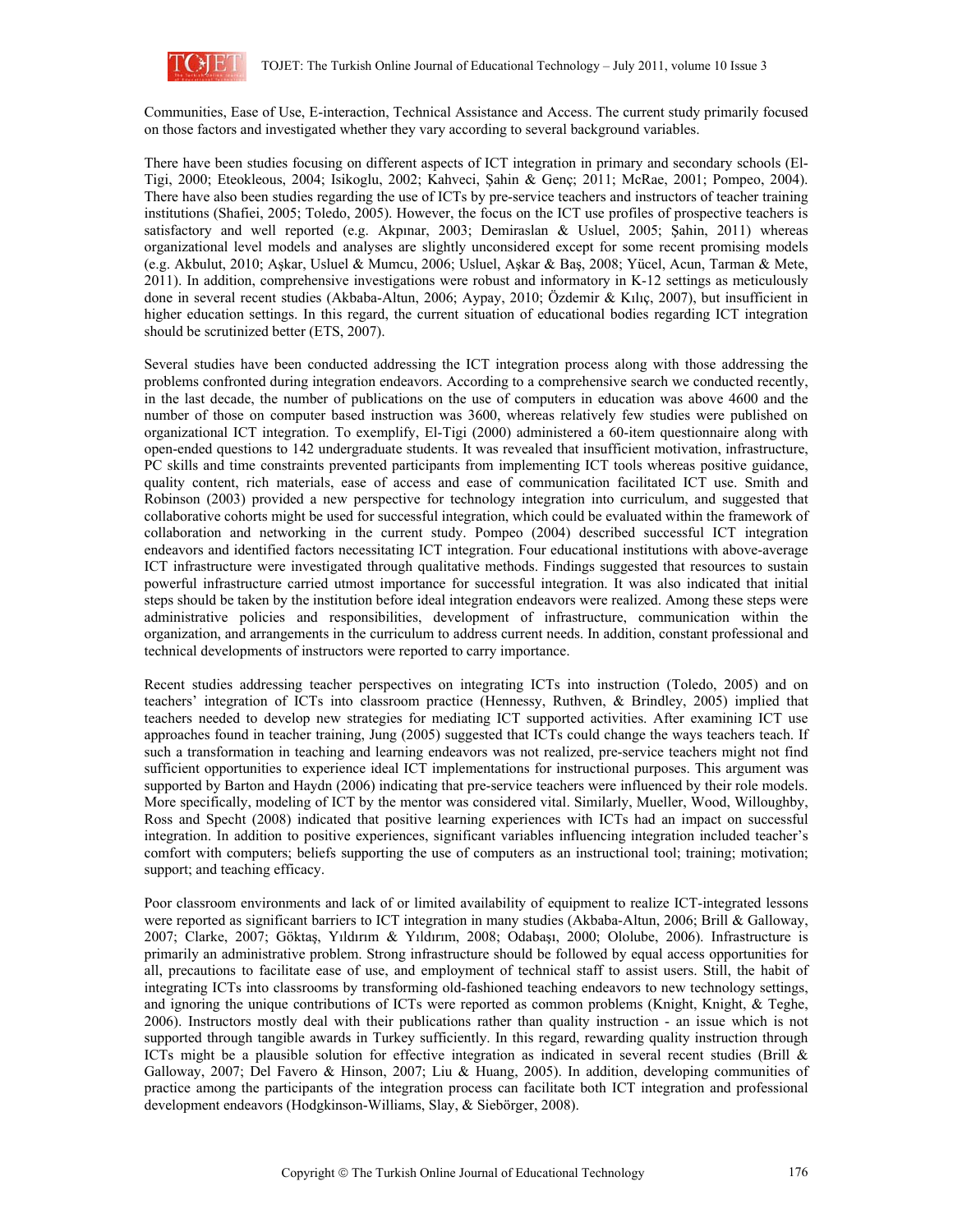

Fortunately, there have been studies in Turkey addressing social issues of ICT integration including *health* (Odabaşı & Erişti, 2008), *ethics* (Akbulut, Odabaşı, & Kuzu, 2008a; Akbulut, Şendağ, Birinci, Kılıçer, Şahin & Odabaşı, 2008b; Akbulut, Uysal, Odabaşı & Kuzu, 2008c; Akbulut, Şahin & Erişti, 2010), *special education*  (Girgin, Kıyıcı & Tanyeri, 2008; Odabaşı, Çuhadar & Kuzu, 2008) and *policy issues* (Akbaba-Altun, 2006). The primary purpose of the current study was to investigate the current situations of Turkish education faculties with regard to the indicators of ICT integration through pre-service teachers' viewpoints. In addition, pre-service teachers' perceptions regarding the ICT integration level of their education faculties were also investigated with regard to several background variables determined according to recent studies (Akbulut et al., 2008c; Alampay, 2006; Campbell, 2001; Hartley, 2007; Hohlfeld, Ritzhaupt, Baron & Kemker, 2008; Ilomaki & Rantanen, 2007; Rodríguez, 2006; Underwood & Szabo, 2003; Vekiri & Chronaki, 2008; Wainer et al., 2008) which were gender, department, family income, PC experience, having a PC at home, and frequency of ICT use for instructional purposes.

# **METHODS AND PROCEDURES**

# **Sampling**

The study resorted to a cross-sectional survey design whose population consisted of pre-service teachers enrolled in Turkish education faculties. Turkish universities showed a heterogeneous distribution in terms of the degree of academic achievement and infrastructure. In this regard simple random sampling was considered ineffective. A combination of stratified random sampling and systematic sampling was applied. To reduce the possibility that the sample might turn out to be unrepresentative of the population, the education faculty population was first described and listed according to some quality criteria (e.g. number of students per instructor, number of indexed articles per instructor, university entrance exam ranks, etc.). Then, the list was subdivided into six parts based upon the knowledge of how each faculty stood relative to stratifying variables, and a sample was drawn randomly from each part consisting of six education faculties.

Of 5371 last year education faculty students in these six universities, 2627 participants voluntarily participated in the study which constituted a response rate of 49 percent. However, 112 questionnaires (4 %) were eliminated since those participants filled in the questionnaire with a monotonous pattern (e.g. marking all items as 5 or 1), or left at least half of the items empty, or filled in their personal information form but left other items empty. After this elimination, the number of valid questionnaires was 2515 (47 %). Of these participants, 1595 (63.4 %) were females and 881 (35 %) were males whereas 39 (1.6 %) did not indicate their genders.

### **Data Collection and Analysis**

A personal information form and 75 items were administered to graduating students at six education faculties. Items were developed through extensive literature review, focus group interviews with ICT instructors and PhD students, expert panels with scholars in the field and pilot implementations. Items were rated according to a fivepoint scale. Scale development processes were reported in Akbulut (2009), who eliminated 14 dysfunctional items through exploratory factor analysis. The final scale included 11 factors sheltering 61 items, which explained 64 percent of the total variance. The internal consistency coefficient of the tool was 0.96. Name of the factors and internal consistency coefficients were as follows: E-learning ( $\alpha$ =.93), Infrastructure ( $\alpha$ =.89), Teaching-learning Methods ( $\alpha$ =.86), Policy ( $\alpha$ =.89), Special Education ( $\alpha$ =.88), Health ( $\alpha$ =.87), Learning Communities ( $\alpha$ =.83), Ease of Use ( $\alpha$ =.88), E-interaction ( $\alpha$ =.85), Technical Assistance ( $\alpha$ =.84), and Access  $(α=.78)$ .

Exploratory and confirmatory factor analyses on the data were reported by Akbulut (2009). Descriptive statistics and parametric comparisons among the levels of background variables were reported in the current study. Descriptive values regarding each indicator were given, and these values were compared with the neutral value (i.e. 3 out of 5) through one-sample t-tests. Comparisons regarding background variables with more than two levels were conducted through one-way between-groups ANOVAs, whereas comparisons regarding dichotomous variables like gender and having a PC at home were conducted through independent-samples ttests. The relationship between participant scores on the current scale and PC experience was examined through correlation coefficients.

# **RESULTS**

# **The overall evaluation**

First, descriptive statistics regarding each indicator were calculated. The mean of the whole scale was 2.16 (SD= 0.57). None of the factor means was close to the medium value (i.e.3). One-sample t-tests revealed that all factors and the average of all questions were significantly lower than a medium value of 3 at a probability value below 0.001. Sorting factors from the highest through the lowest provided the following order: Learning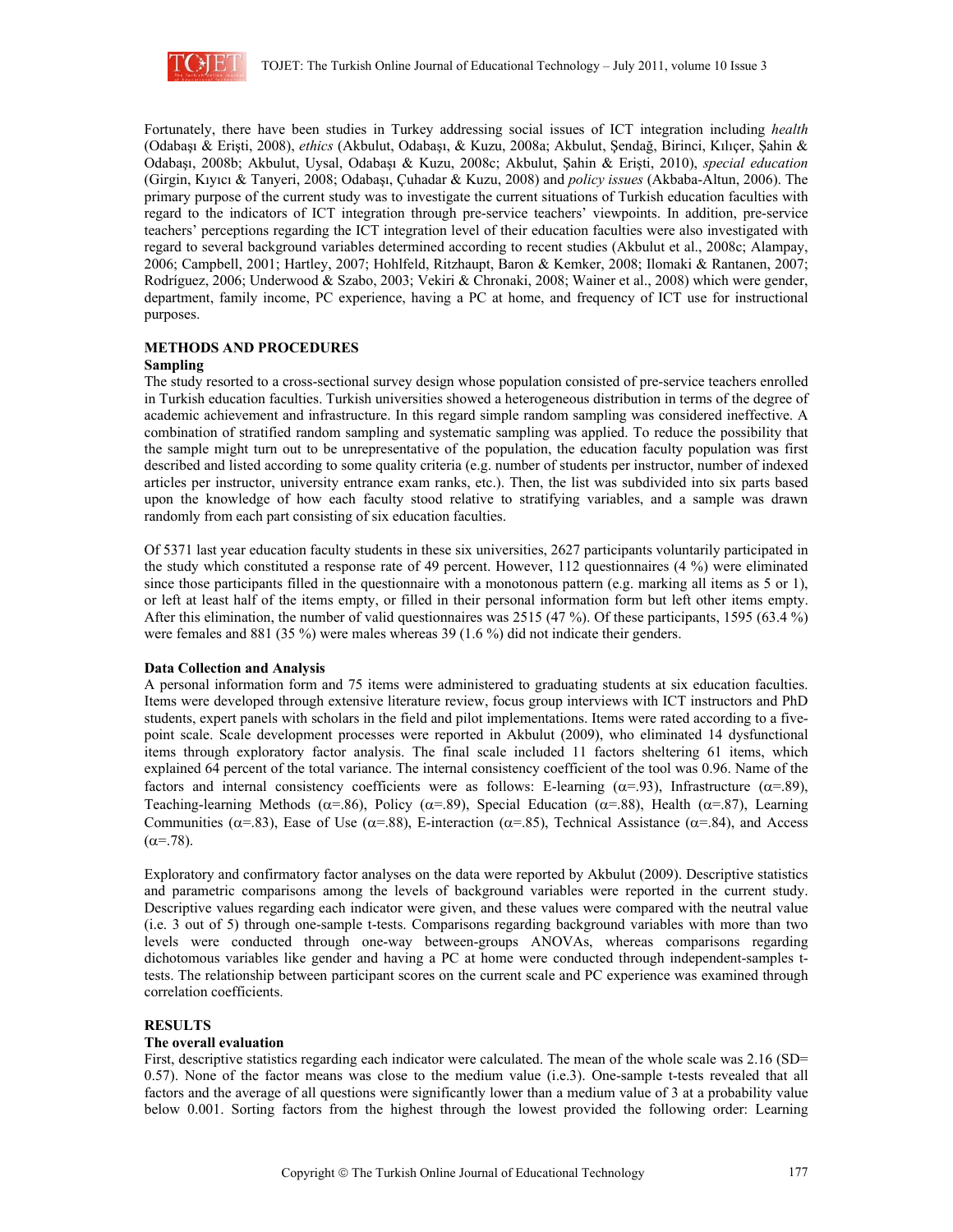

Communities ( $\bar{X}$ =2.79; SD=0.8), Teaching-learning methods ( $\bar{X}$ =2.78; SD=0.76), Health ( $\bar{X}$ =2.75; SD=0.89), Access ( $\bar{X}$ =2.26; SD=0.91), Infrastructure ( $\bar{X}$ =2.16; SD=0.86), Technical Assistance ( $\bar{X}$ =2.09; SD=0.9), Elearning ( $\bar{X}$ =2.02; SD=0.92), E-interaction ( $\bar{X}$ =1.89; SD=0.88), Policy ( $\bar{X}$ =1.78; SD=0.76), Ease of Use  $(\bar{X} = 1.76; SD = 0.83)$  and Special Education ( $\bar{X} = 1.45; SD = 0.68$ ).

# **Gender**

After the exclusion of 39 participants (1.6 %) who did not indicate their genders, 881 male and 1595 female participants were compared in terms of the average score. Independent-samples t-test revealed that average of males' evaluations regarding ICT indicators ( $\overline{X}$ =2.21; SD=0.6) was significantly higher than that of females  $(\overline{X} = 2.13; SD=0.55)$  at a statistically significant level (p<0.001). Further comparisons for each indicator revealed that males' evaluations were significantly more positive than those of females in terms of E-learning, Policy, Special Education and Technical Assistance. Females' evaluations were more positive in terms of Learning Communities. Other indicators did not differ between males and females. All significant differences were at a probability value below 0.01.

# **Department**

Participants' average values on the scale with regard to their departments were examined through a one-way ANOVA. Descriptive statistics are provided in Table 1.

| Table 1. Descriptive statistics of each department |                            |                    |                  |                   |                      |                         |              |                      |                         |       |
|----------------------------------------------------|----------------------------|--------------------|------------------|-------------------|----------------------|-------------------------|--------------|----------------------|-------------------------|-------|
| Department                                         | mathematics<br>Science and | sciences<br>Social | Turkish language | Foreign languages | sciences<br>Computer | Educational<br>sciences | arts<br>Fine | education<br>Primary | Pre-school<br>education | Total |
| $\mathbf n$                                        | 601                        | 290                | 306              | 366               | 154                  | 92                      | 43           | 515                  | 139                     | 2506  |
| $\overline{X}$                                     | 2,23                       | 2,24               | 2,01             | 2,09              | 2,37                 | 2,02                    | 1,91         | 2,10                 | 2,33                    | 2,16  |
| <b>SD</b>                                          | 0,55                       | 0,64               | 0,50             | 0,53              | 0,57                 | 0,47                    | 0,66         | 0,58                 | 0,60                    | 0,57  |

As shown in the table, departments of fine arts education, educational sciences and Turkish language education had the lowest means. To see whether the differences among departments were statistically significant, a oneway ANOVA was conducted, which revealed an F value of 12.63 with a corresponding significance below 0.001. Since the homogeneity of variance assumption was not met, multiple comparisons were conducted through Tamhane's T2. Mean differences are provided and significant differences are marked in Table 2. As indicated in the table, departments of computer science education and preschool education had significantly higher means than the departments of Turkish language education, foreign languages education, educational sciences, fine arts education and primary school education. Science and mathematics education had higher means than Turkish language education, foreign languages education, educational sciences and primary education. Social science education had higher means than Turkish language education, foreign languages education, and educational sciences. In brief, departments of Turkish language education, educational sciences and fine arts education had lower means which created significant differences in multiple comparisons.

| Table 2. Multiple comparisons and mean differences among departments |  |  |
|----------------------------------------------------------------------|--|--|
|                                                                      |  |  |

| Group          | mathematics<br>Science and<br>$\widehat{\mathcal{E}}$ | Social sciences<br>$\widehat{\mathbf{B}}$ | $\odot$<br>Turkish<br>language | $\widehat{\Theta}$<br>Foreign<br>languages | $\widehat{\Xi}$<br>Computer<br>sciences | sciences (F)<br>Educational                                                                     | $\widehat{\mathfrak{S}}$<br>Fine arts | E<br>Primary<br>education                                        | education (I)<br>Pre-school                                                                         |
|----------------|-------------------------------------------------------|-------------------------------------------|--------------------------------|--------------------------------------------|-----------------------------------------|-------------------------------------------------------------------------------------------------|---------------------------------------|------------------------------------------------------------------|-----------------------------------------------------------------------------------------------------|
| A              |                                                       | $-0,01$                                   | ***                            | $0,14^{**}$<br>$0,15^{*}$<br>$-0,09$       | $-0,14$                                 | **<br>$0,21$ <sup>**</sup><br>$0,23$ <sup>**</sup><br>$0,01$<br>$0,08$<br>$0,36$ <sup>***</sup> | $0,32$<br>$0,34$<br>$0,1$             |                                                                  |                                                                                                     |
| $\overline{B}$ |                                                       |                                           | $0,23$ ***<br>$0,24$ ***       |                                            | $-0.13$<br>$-0.37***$<br>$-0.28***$     |                                                                                                 |                                       |                                                                  |                                                                                                     |
| $\mathcal{C}$  |                                                       |                                           |                                |                                            |                                         |                                                                                                 |                                       |                                                                  |                                                                                                     |
| D              |                                                       |                                           |                                |                                            |                                         |                                                                                                 |                                       |                                                                  |                                                                                                     |
| E              |                                                       |                                           |                                |                                            |                                         |                                                                                                 | $0,102$<br>$0,47***$                  |                                                                  |                                                                                                     |
| F              |                                                       |                                           |                                |                                            |                                         |                                                                                                 | 0,11                                  |                                                                  |                                                                                                     |
| G              |                                                       |                                           |                                |                                            |                                         |                                                                                                 |                                       | $0,13$ **<br>0,14<br>-0,09<br>-0,18<br>0,28***<br>-0,08<br>-0,19 | $-0,1$<br>$-0,08$<br>$-0,33$ ***<br>$-0,24$ ***<br>$0,04$<br>$-0,32$ ***<br>$-0,42$ *<br>$0,23$ *** |
| H              |                                                       |                                           |                                |                                            |                                         |                                                                                                 |                                       |                                                                  | $J, 23$ **                                                                                          |
|                |                                                       |                                           |                                |                                            |                                         |                                                                                                 |                                       | $p < * .05$                                                      | ***.001<br>$***.01$                                                                                 |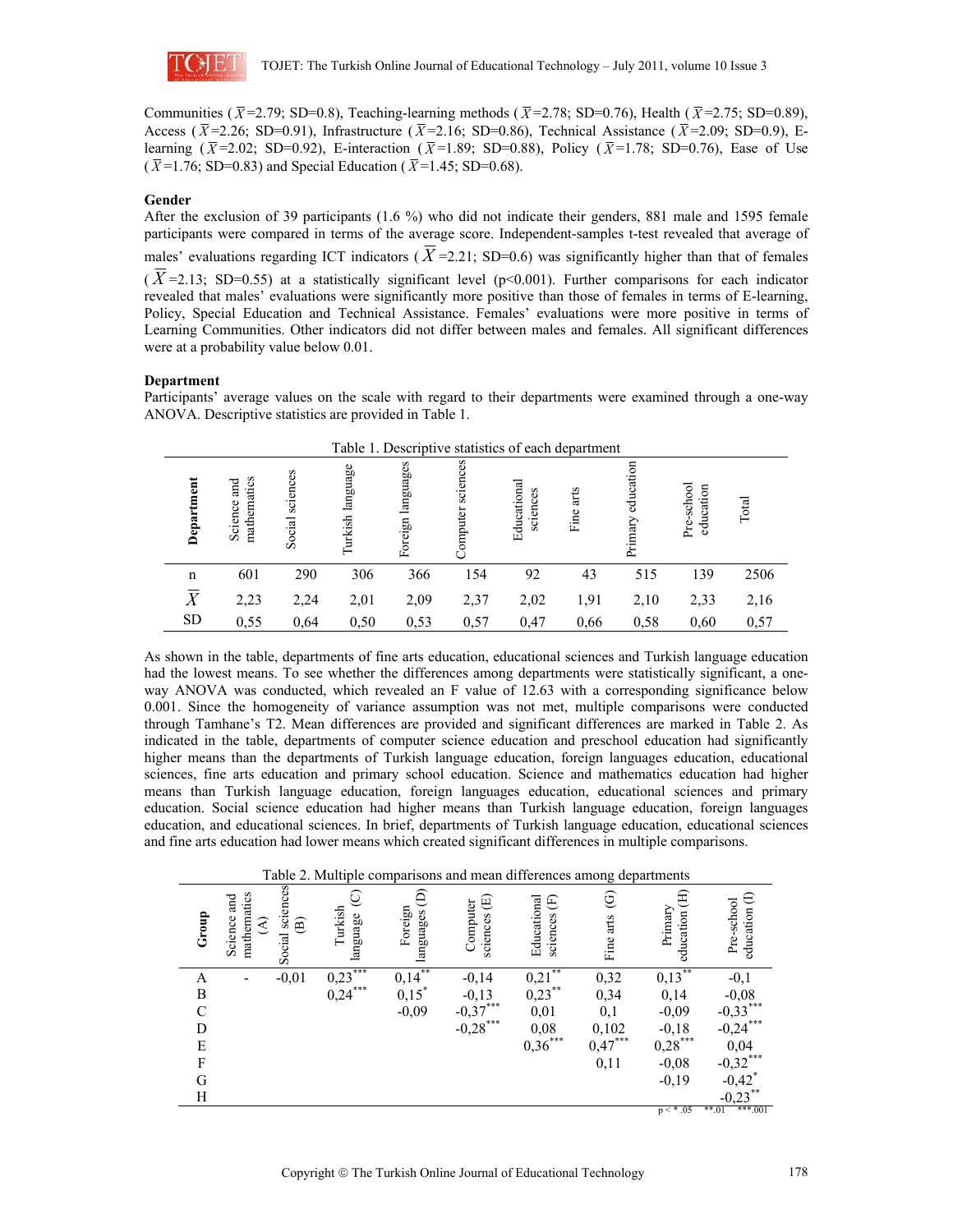

### **Family Income**

Of 2515 participants, 53 (2 %) did not indicate their family income. About 45 percent of the participants earned 400 to 800 USD per month; 25 percent earned 801 to 1200 USD; 9 percent earned 1201 to 1600 USD. Seven percent earned higher than 1600 dollars whereas 12 percent earned lower than 400 dollars per month. To compare different family income groups in terms of the average of the scale, a one-way between-groups ANOVA was conducted. An F value of 0.91 with a corresponding significance of 0.46 revealed that participants from different socioeconomic groups did not differ in terms of their responses to the scale.

# **Instructional PC Use**

Participants were asked about the frequency of instructional ICT use. Means of each ICT use group for the current scale are provided in Table 3.

|                     | Everyday     | a<br>$-3$ times<br>week<br>$\mathrel{\sim}$ | )nce a<br>week | a<br>2 times<br>month | a<br>semester<br>$-2$ times | Never        | Total        |
|---------------------|--------------|---------------------------------------------|----------------|-----------------------|-----------------------------|--------------|--------------|
| N                   | 380          | 820                                         | 532            | 449                   | 291                         | 26           | 2498         |
| $\overline{X}$<br>S | 2,25<br>0.61 | 2,19<br>0.57                                | 2,15<br>0.56   | 2,08<br>0,56          | 2,08<br>0,52                | 2,27<br>0,67 | 2,16<br>0,57 |

Table 3. Descriptive statistics of each instructional ICT use group

As shown in the table, those who used ICTs more often seemed to have higher means than those who used them less frequently. The F value of 5.42 with a corresponding probability value below .001 indicated that instructional ICT use had an effect on averages. Multiple comparisons through Tamhane's T2 are provided in Table 4.

Table 4. Multiple comparisons and mean differences among levels of instructional ICT use

| Group         | Everyday<br>$\widehat{\mathcal{L}}$ | ß<br>මු<br>times<br>week<br>$2 - 3$ | ن<br>4<br>Once<br>week | ß<br>ê<br>1-2 times<br>month | 4<br>semester<br>times<br>⊕<br>$\tilde{C}$ | $\widehat{\mathbb{E}}$<br>Never |
|---------------|-------------------------------------|-------------------------------------|------------------------|------------------------------|--------------------------------------------|---------------------------------|
| A             |                                     | 0,06                                | 0,1                    | ***<br>0,16                  | ***<br>0,17                                | $-0,02$                         |
| B             |                                     |                                     | 0,04                   | $0,11*$                      | $0,11*$                                    | $-0,08$                         |
| $\mathcal{C}$ |                                     |                                     |                        | 0,06                         | 0,07                                       | $-0,12$                         |
| D             |                                     |                                     |                        |                              | 0,01                                       | $-0,18$                         |
| E             |                                     |                                     |                        |                              |                                            | $-0,19$                         |
| F             |                                     |                                     |                        |                              |                                            |                                 |
|               |                                     |                                     |                        |                              | $***.01$<br>$p < * .05$                    | ***.001                         |

As shown in the table, the averages of those who used ICTs everyday or 2-3 times a week were significantly higher than those who used it 1-2 times a month or 1-2 times a semester. That is, those who used ICTs for instructional purposes had more positive opinions than those who used them less. Interestingly, those who never used ICTs for instructional purposes showed a different pattern than other ICT use groups and had the highest mean.

#### **Computer Experience**

Participants' PC experience ranged from 1 through 15 years. The average PC experience was 5.66 years with a standard deviation of 2.3. Neither parametric, nor non-parametric correlations between the scale average and the PC experience were significant ( $p > 0.194$ ). In addition to PC experience, 1557 participants (63 %) who had a PC at home / dormitory and 929 participants (37 %) who did not have a PC were compared through an independent-sample t-test, which revealed that the averages were almost equal ( $p = 0.993$ ).

# **CONCLUSION AND DISCUSSION**

Findings of the current study showed similarities with some previous studies. For instance, the perceived negative picture regarding the ICT indicators supported the argument of Gülbahar (2008). That is, teacher training programs did not facilitate the effective integration and use of ICTs for instructional purposes sufficiently. ICT integration in instructional activities was considered ineffective (Demirarslan & Usluel, 2005), methods to help students to make use of technology were not followed (McRae, 2001), meaningful ICT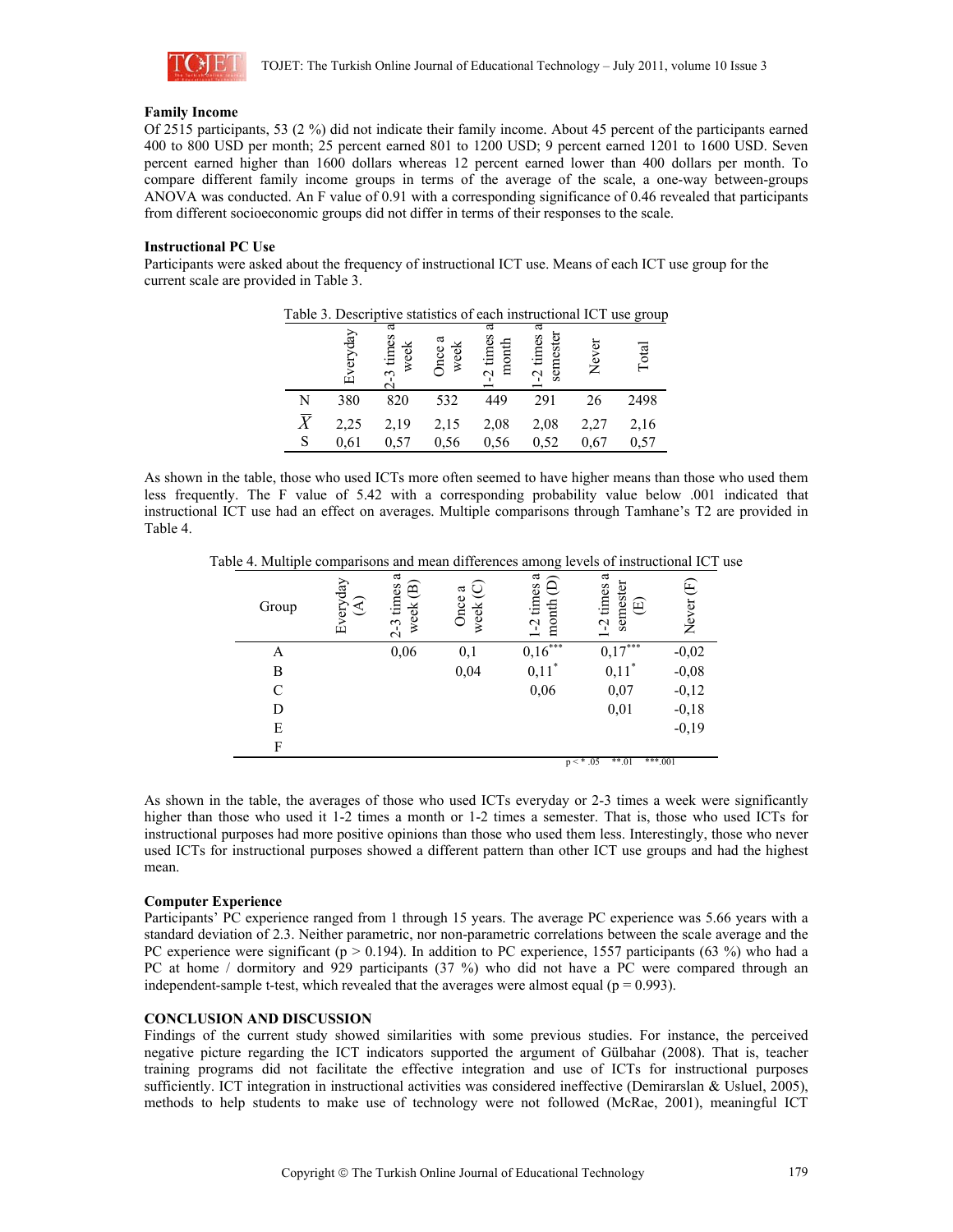

experiences were considered limited (Pontier, 2005), instructors made limited use of ICTs for instructional purposes (Selwyn, 2007), a discrepancy between universal principles and actual classroom implementations were observed (Tondeur, Braak & Valcke, 2007), and programs and endeavors followed were found insufficient (Ajwa, 2007). Findings regarding weak infrastructure supported several previous studies as well (Akbaba-Altun, 2006; Clarke, 2007; El-Tigi, 2000; Göktaş et al, 2008; Gülbahar, 2008; Odabaşı, 2000; Ololube, 2006). Findings regarding technical assistance supported the argument of Tallent-Runnels et al. (2006) indicating that most universities did not have facilities to provide students and instructors with effective technical assistance.

Perceived problems related to Teaching-Learning Methods and Technical Assistance were parallel with the findings of Göktaş et al. (2008), which found similar results in primary and secondary education. As pre-service teachers did not experience appropriate ICT use for instructional purposes, they should not be expected to implement ICTs in their own classrooms (Barton & Haydn, 2006). Negative opinions regarding Policy indicated that administrators were unsuccessful in implementing constructive programs and policies to improve student attitudes (Gay et al., 2006). The negative picture observed in terms of Special Education supported the arguments of Edyburn (2000) and Morrison (2007), that is, current ICT implementations were far behind what was possible to do with them. In addition, even though creating learning communities within the society was regarded as an indicator of successful ICT integration (Hodgkinson et al., 2008); the average was quite low in Turkish education faculties.

Differences in terms of department and gender were supported by studies addressing digital divide (Alampay, 2006; Campbell, 2001). That is, different field experiences in departments and different life experiences regarding gender led to different opinions in terms of ICT integration. It was interesting that there was not any difference among participants with different family incomes. This finding somewhat conflicts with the arguments of Alampay (2006) and Hohlfeld et al. (2008) indicating an influence of socio-economic status on ICT related endeavors.

The fact that men had more positive opinions regarding technical issues was expected (Tanyeri, 2008; Vekiri & Chronaki, 2008). However, their positive opinions with regard to E-learning, Policy and Special Education should be further investigated. In addition, females found indicators of Learning Community more effective than males, which should be further examined. Finally, the fact that males and females did not differ in terms of Health indicators refuted a recent study (Odabaşı & Erişti, 2008).

Abovementioned differences in terms of gender and departments can be explained through gender socialization and occupation socialization theories. These theories were tested in the Mason and Mudrack (1996) study and supported in the Akbulut et al. (2008c) study. Gender socialization theory implies that women are more likely than men to be socialized to obey rules (Ward  $\&$  Beck, 1990). On the other hand, occupational socialization theory implies that individuals are similar in outlook regardless of their genders (Adam, 2000). Women's positive opinions regarding Learning Communities and men's positive opinions regarding E-learning, Policy and Special Education might be explained through gender socialization theory. Differences in terms of departments, on the other hand, might be explained through the occupation socialization theory.

Similar to the Czerniewicz and Brown (2005) study, ICT use levels and frequencies did not have an effect on ICT indicators. On the other hand, the frequency of ICT use for instructional purposes had an effect on averages. That is, rather than the quantity of everyday PC experience, the quantity of instructional PC experience had an effect on perceptions regarding ICT indicators. That is, the type of experience was quite important (Dutt-Doner, Allen, & Corcoran, 2006).

The negative picture in terms of pedagogy and collaboration related indicators might stem from insufficient professional development (Odabaşı, 2003, 2005). This negative image might be eliminated through a reward mechanism focusing on quality instruction. In addition, continuous professional development activities addressing instructional ICT use can be helpful to improve with regard to Teaching-Learning Methods, Learning Communities, E-learning and E-interaction. Providing pre-service teachers with meaningful and instructional ICT use experiences carries importance since they cannot be expected to implement what they did not experience. In addition, rather than the quantity of PC experience, type of ICT experience matters. Finally, administrative precautions can eliminate the negative findings observed in technical and social issues.

Further research can administer similar data collection tools in different samples, investigate covariance errors among given ICT indicators in different contexts, and develop structural equation models to understand interrelationships among indicators. Such an approach can help scholars to determine priorities for action. Interesting findings can be found through administering similar data collection tools across more universities and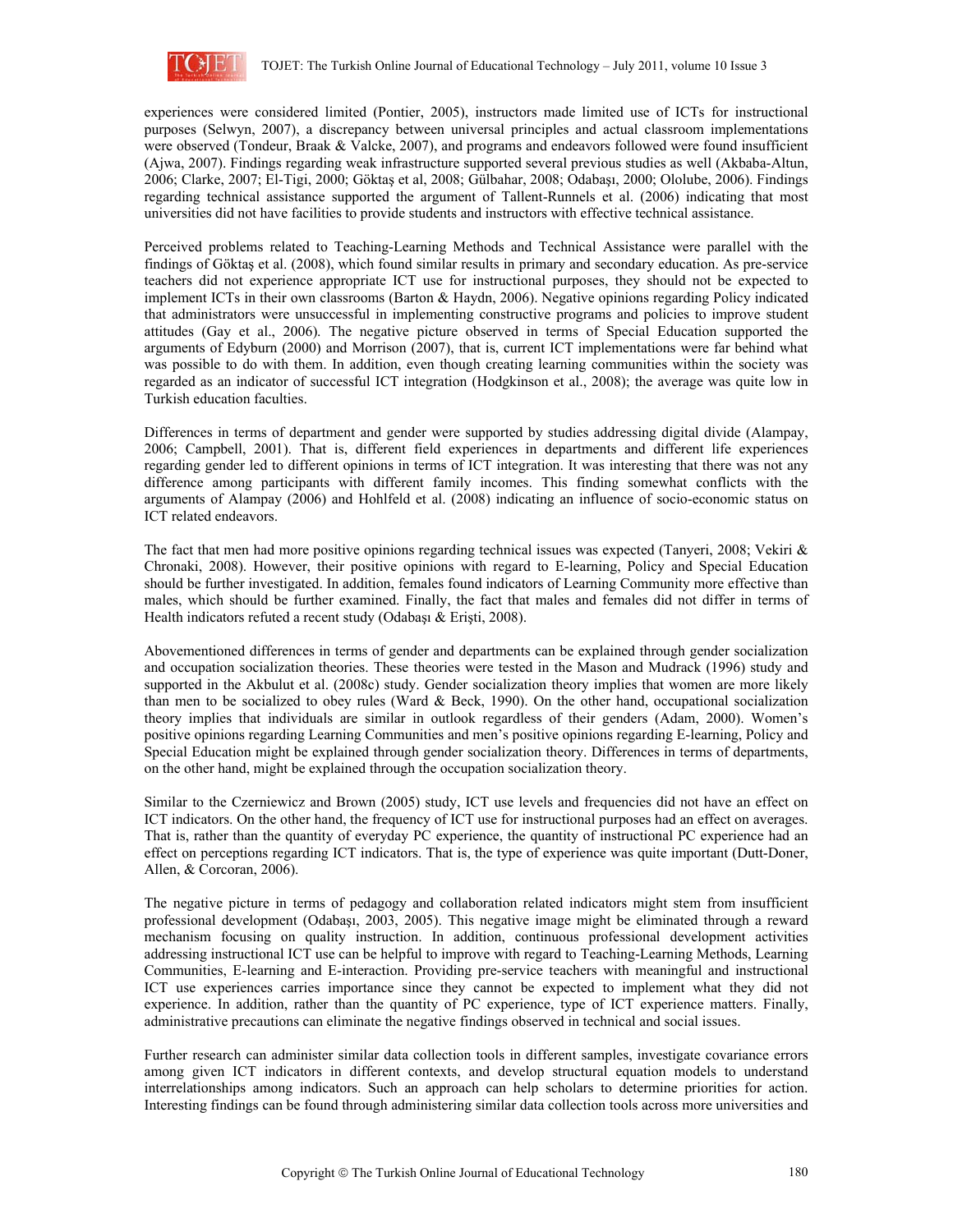

investigating the relationship between ICT integration levels and university ranks by academic performance. For instance, a recent university ranking has been announced online by URAP Research Laboratory at http://www.urapcenter.org, whose findings might be used to explore the predictive power of academic ranking on ICT integration or vice versa.

The data collection tool used in the current study was quite comprehensive but somewhat insufficient since each indicator should be investigated with more scrutiny. In this regard, qualitative endeavors addressing the reasons of current findings can be helpful. In addition, pre-service teachers' opinions should be triangulated with the opinions of instructors, administrators and other shareholders of the process. Similar studies might be replicated with pre-service and in-service teachers to see the differences and similarities as well. Finally, an identical replication of the current study might be helpful, since several universities have been founded, quotas of existing departments have been increased, expelled students have been re-invited to universities, and the university entrance exam has been made easier to enroll more undergraduate students. Such changes might have transformed the nature of the research population, which necessitates replication even within the same sample.

#### **Acknowledgements**

The current study utilized the dataset of the first author's PhD dissertation, and preliminary findings were reported in the International Educational Technology Conference (http://www.iet-c.net). The authors appreciate and acknowledge the advice and comments provided by TOJET editors and anonymous reviewers during the course of writing this article. Any errors are the authors'.

# **REFERENCES**

Adam, A. (2000). Gender and computer ethics. *Computers and Society, December 2000*, 17-24.

- Ajwa, I. (2007). Preparing future secondary computer science educators. *American Secondary Education, 35*, 54- 62.
- Akbaba-Altun, S. (2006). Complexity of Integrating Computer Technologies into Education in Turkey. *Educational Technology & Society, 9*, 176-187.
- Akbulut, Y. (2009). Investigating underlying components of the ICT indicators measurement scale: the extended version. *Journal of Educational Computing Research, 40* (4), 405-427.
- Akbulut, Y. (2010). A structural model proposal for Turkish faculties of education regarding ICT integration indicators. *Contemporary Educational Technology, 1*(4), 322-334.
- Akbulut, Y., Kesim, M., & Odabaşı, H. F. (2007). Construct validation of ICT indicators measurement scale (ICTIMS). *The International Journal of Education and Development using Information and Communication Technology (IJEDICT)*, *3*(3), 60-77.
- Akbulut, Y., Odabaşı, H. F., & Kuzu, A. (2008a). Computer ethics: Scenes from a computer education department in Turkey. In U. Demiray & R. C. Sharma (Eds.), *Ethical practices and implications in distance learning* (pp.295-304). USA: IGI Global.
- Akbulut, Y., Şendağ, S., Birinci, G., Kılıçer, K., Şahin, M.C., & Odabaşı, H. F. (2008b). Exploring the types and reasons of internet triggered academic dishonesty among Turkish undergraduate students. *Computers and Education, 51* (1), 463-473.
- Akbulut, Y., Uysal, O, Odabaşı, H. F., & Kuzu, A. (2008c). Influence of gender, program of study and PC experience on unethical computer using behaviors of Turkish undergraduate students. *Computers and Education, 51* (2), 485-492.
- Akbulut, Y., Şahin, Y. L., & Erişti, B. (2010). Cyberbullying victimization among Turkish online social utility members. *Journal of Educational Technology & Society, 13* (4), 192-201.
- Akpınar, Y. (2003). Öğretmenlerin yeni bilgi teknolojileri kullanımında yükseköğretimin etkisi: İstanbul okulları örneği (Effects of the undergraduate education on teachers' use of new information technologies: Istanbul schools' case). *The Turkish Online Journal of Educational Technology, 2* (2), 79-96.
- Alampay, E. A. (2006). Beyond access to ICTs: measuring capabilities in the information society. *International Journal of Education and Development using Information and Communication Technology (IJEDICT), 2*  (3), 4-22.
- Aşkar, P., Usluel, Y. K. & Mumcu, F. K. (2006). Logistic regression modeling for predicting task-related ICT use in teaching. *Educational Technology & Society*, *9* (2), 141-151.
- Aypay, A. (2010). Information and communication technology (ICT) usage and achievement of Turkish students in Pisa 2006. *The Turkish Online Journal of Educational Technology, 9* (2), 116-124.
- Barton, R., & Haydn, T. (2006). Trainee teachers' views on what helps them to use information and communication technology effectively in their subject teaching. *Journal of Computer Assisted Learning, 22*, 257–272.
- Brill, J. M., & Galloway, C. (2007). Perils and promises: University instructors' integration of technology in classroom-based practices. *British Journal of Educational Technology, 38 (1), 95-105.*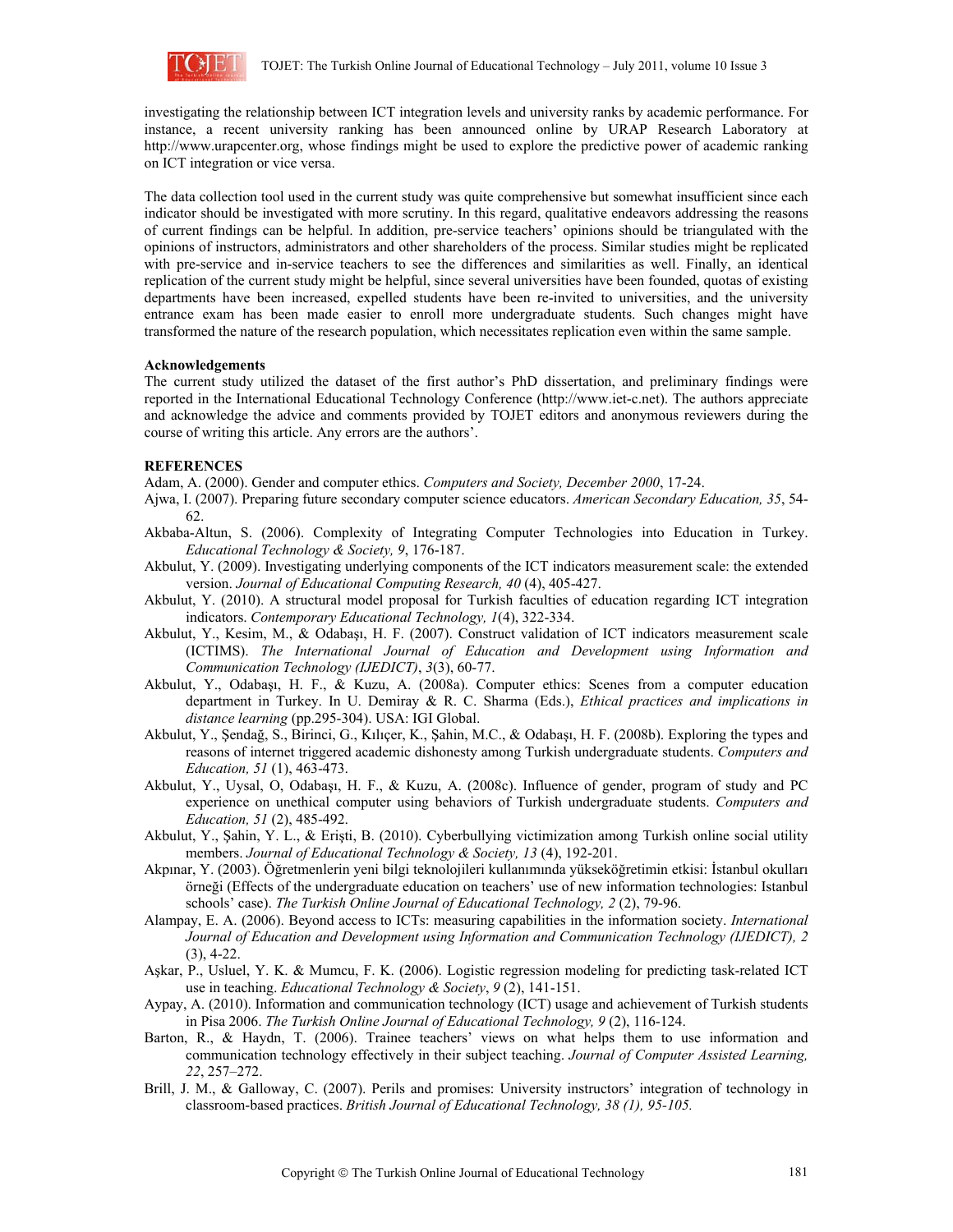

- Campbell, D. (2001). Can the digital divide be contained? The digital divide: employment and development implications. *International Labor Review*, *140*(2), 119-141.
- Clarke, P. J. (2007). Exploring the use of computer technology in a Caribbean context: Views of pre-service teachers. *International Journal of Education and Development using Information and Communication Technology (IJEDICT), 3* (1), 23-38.
- Czerniewicz, L., & Brown, C. (2005). Access to ICT for teaching and learning: From single artifact to interrelated resources. *International Journal of Education and Development using Information and Communication Technology (IJEDICT), 1*(2), 42-56.
- Del Favero, M., & Hinson, J. M. (2007). Evaluating instructor Technology integration in community and technical colleges: A performance evaluation matrix. *Community College Journal of Research and Practice*, *31* (5), 389–408.
- Demiraslan, Y. & Usluel, Y.K. (2005). Bilgi ve iletişim teknolojilerinin öğrenme öğretme sürecine entegrasyonunda öğretmenlerin durumu (Teachers' situation in the process of the integration of information and communication technologies to learning and teaching process). *The Turkish Online Journal of Educational Technology, 4* (3)*,* 109-113.
- Dutt-Doner, K., Allen, S. M., & Corcoran, D. (2006). Transforming student learning by preparing the next generation of teachers for type II technology integration. *Computers in the Schools*, *22* (3-4), 63-75.
- Edyburn, D. L. (2000). Assistive technology and students with mild disabilities. *Focus on Exceptional Children*, *32* (9), 1-24.
- El-tigi, M.A.D. (2000). Integrating WWW technology into classroom teaching: College students' perceptions of course web sites as an instructional resource. *Unpublished PhD Dissertation*. Syracuse University, NY, USA.
- Eteokleous, N. P. (2004). Computer technology integration in Cyprus elementary schools. *Unpublished PhD Dissertation*. The Pennsylvania State University, PA, USA.
- Educational Testing Service [ETS] (2007). *Digital transformation: A framework for ICT literacy.* (Report of the international ICT literacy panel).
- Gay, G., Mahon, S., Devonish, D., Alleyne, P. & Alleyne, P. G. (2006). Perceptions of information and communication technology among undergraduate management students in Barbados. *International Journal of Education and Development using Information and Communication Technology (IJEDICT), 2* (4), 6-17.
- Gibson, I. S., O'Reilly, C., & Hughes, M. (2002). Integration of ICT within a project-based learning environment. *European Journal of Engineering Education, 27* (1), 21-30.
- Girgin, M. C., Kıyıcı, M, & Tanyeri, T. (2008). Mobile technologies for students with hearing disability (İBEM). Proceedings for Access to Learning for Development the 5th Pan-Commonwealth Forum on Open Learning (PCF5), 13 - 17 July, London.
- Göktaş, Y., Yıldırım, Z., & Yıldırım, S. (2008). The keys for ICT integration in K-12 education: Teachers' perceptions and usage. *Hacettepe University, Journal of Education, 34,* 127-139.
- Gülbahar, Y. (2008). ICT usage in higher education: A case study on pre-service teachers and instructors. *The Turkish Online Journal of Educational Technology, 7* (1), 32-37.
- Hartley, J. (2007). Teaching, learning and new technology: A review for teachers. *British Journal of Educational Technology*, *38* (1), 42-62.
- Hennessy, S, Ruthven, K, & Brindley, S. (2005). Teacher perspectives on integrating ICT into subject teaching: commitment, constraints, caution and change. *Journal of Curriculum Studies, 37* (2), 155-192.
- Hodgkinson-Williams, C., Slay, H., & Siebörger, I. (2008). Developing communities of practice within and outside higher education institutions. *British Journal of Educational Technology*, *39* (3), 433-442.
- Hohlfeld, T. N., Ritzhaupt, A. D., Baron, A. E., & Kemker, K. (2008). Examining the digital divide in K-12 public schools: Four-year trends for supporting ICT literacy in Florida. *Computers & Education*, *51* (4), 1648–1663.
- Ilomaki, L., & Rantanen, P. (2007). Intensive use of ICT in school: Developing differences in students' ICT expertise. *Computers & Education*, *48* (1) 119–136.
- Isikoglu, N. (2002). Integration of computer technology into early childhood curriculum. *Unpublished PhD Dissertation*. The Pennsylvania State University, PA, USA.
- Jung, I. (2005). ICT-pedagogy integration in teacher training: application cases worldwide. *Educational Technology & Society, 8* (2), 94-101.
- Kahveci, A., Şahin, N., & Genç, Ş. (2011). Computer perceptions of secondary school teachers and impacting demographics: A Turkish perspective. *The Turkish Online Journal of Educational Technology, 10* (1), 71- 80.
- Knight, C., Knight, B. A., & Teghe, D. (2006). Releasing the pedagogical power of information and communication technology for learners: A case study. *International Journal of Education and Development using Information and Communication Technology (IJEDICT), 2 (2), 27-34.*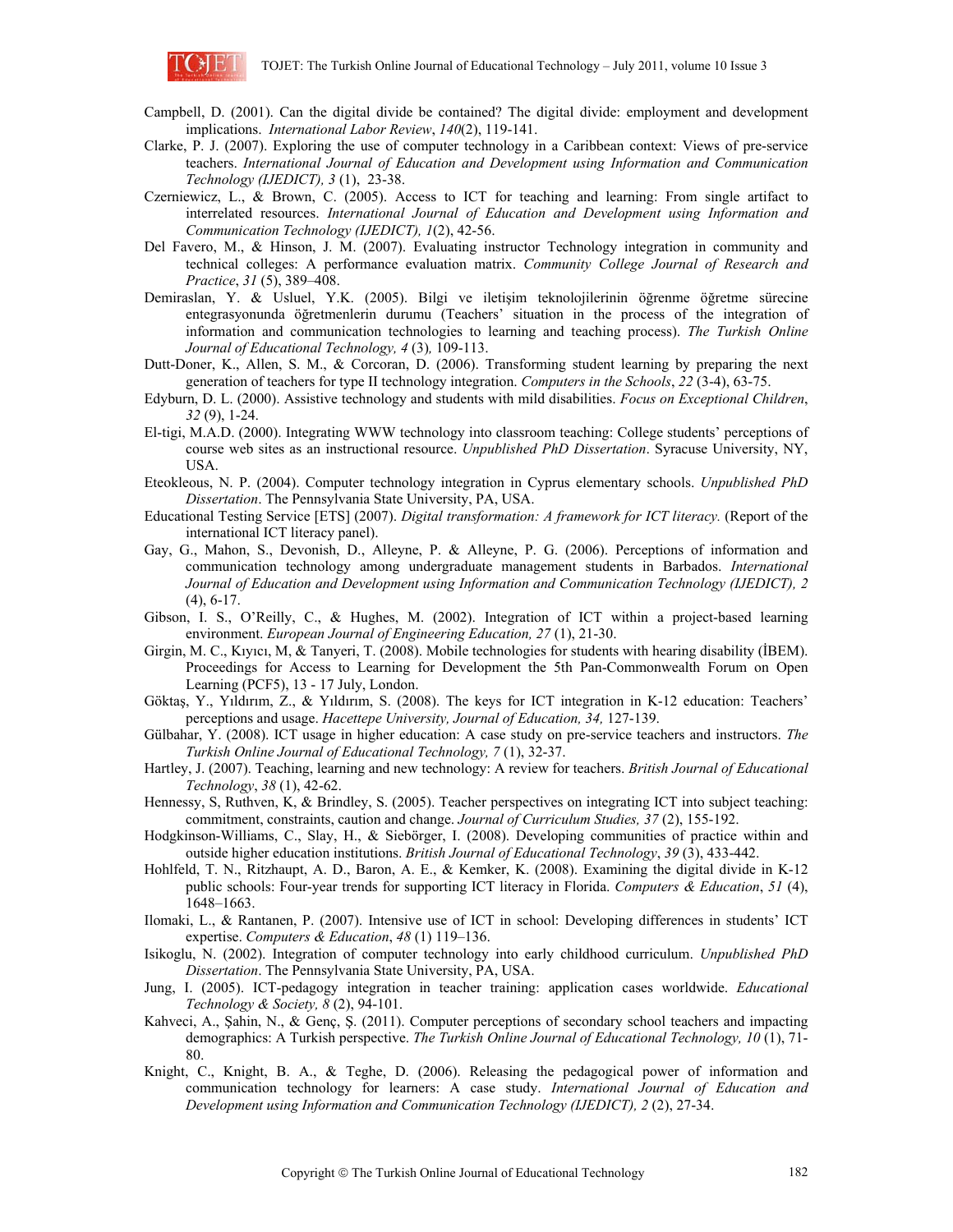

- Liu, Y., & Huang, C. (2005). Concerns of teachers about technology integration in the USA. *European Journal of Teacher Education, 28* (1), 35-47.
- Mason, E. S., & Mudrack, P. E. (1996). Gender and ethical orientation: A test of gender and occupational socialization theories. *Journal of Business Ethics, 15*, 599-604.
- McRae, P. (2001). Increasing the integration of technology into the fourth-grade curriculum using teacher/media specialist collaboration in planning student research activities. *Unpublished PhD Dissertation*. Nova Southeastern University, FL, USA.
- Mobbs, P. (2002). *GreenNet CSIR Toolkit Briefing Glossary and Cross-Reference Index. GreenNet Civil Society Internet Rights Project*. Retrieved December 2, 2006, from http://www.fraw.org.uk/library/005/gnirt/gossary.html
- Morrison, K. (2007). Implementation of assistive computer technology: A model for school systems. *International Journal of Special Education*, *22* (1), 83-95.
- Mueller, J., Wood, E., Willoughby, T., Ross, C., & Specht, J. (2008). Identifying discriminating variables between teachers who fully integrate computers and teachers with limited integration. *Computers & Education*, *51* (4), 1523–1537.
- Odabaşı, F. (2000). Faculty use of technological resources in Turkey. *Innovations in Education and Training International, 37* (2), 103-107.
- Odabaşı, H. F. (2003). Faculty point of view on faculty development. *Hacettepe University Journal of Education, 24*, 86-89.
- Odabaşı, F. (2005). The status and need for faculty development in Turkey. *International Journal for Academic Development*, *10* (2), 139-142.
- Odabaşı, F., Akbulut, Y., Çuhadar, C., Dursun, Ö. Ö., Kabakçı, I., Kılıçer, K., Kurt, A. A., Şendağ, S., & Tanyeri, T. (2006). *Turkey basic education project: Baseline study on ICT integration*. Ankara: Ministry of National Education Projects Coordination Center. Retrieved October 24, 2007, from http://fodabasi.home.anadolu.edu.tr/doc/ey6.swf
- Odabaşı, F., Çuhadar, C., Kuzu, A. (2008). Scenario development for a mobile learning course. *Proceedings for Access to Learning for Development the 5th Pan-Commonwealth Forum on Open Learning (PCF5)*, 13 - 17 July, London.
- Odabaşı, F., & Erişti, S., D. (2008). Awareness of healthy computer use and computer ergonomics among preservice teachers. *The International Journal of Technology Knowledge and Society, 4* (1), 19-30.
- Ololube, N. P. (2006). Appraising the relationship between ICT usage and integration and the standard of teacher education programs in a developing economy. *International Journal of Education and Development using Information and Communication Technology (IJEDICT), 2* (3), 70-85.
- Özdemir, S. & Kılıç, E. (2007). Integrating information and communication technologies in the Turkish primary school system. *British Journal of Educational Technology, 38*, 907-916.
- Pompeo, J. M. (2004). A study of computer integration on public secondary schools. *Unpublished PhD Dissertation*. The State University of New Jersey, NJ, USA.
- Pontier, D. A. (2005). *Kansas High School Computer Science Teachers' Professional Development*. Unpublished M.A. Thesis, University of Kansas.
- Rodríguez, C. E. G. (2006). Educative uses of ICT, technological skills and academic performance of the Venezuelan university students: A causal perspective. *International Journal of Education and Development using Information and Communication Technology (IJEDICT)*, *2* (4), 28-43.
- Selwyn, N. (2007). The use of computer technology in university teaching and learning: A critical perspective. *Journal of Computer Assisted Learning*, *23*, 83–94.
- Shafiei, M. (2005). Factors contributing to participation in faculty development and integration of computer technology in the community college. *Unpublished PhD Dissertation*, University of Houston, TX, USA.
- Smith, S. J., & Robinson, S. (2003). Technology integration through collaborative cohorts: Preparing future teachers to use technology. *Remedial and Special Education, 24* (3), 154-160.
- Şahin, I. (2011). Development of survey of technological pedagogical and content knowledge (TPACK). *The Turkish Online Journal of Educational Technology, 10* (1), 97-105.
- Tallent-Runnels, M. K., Thomas, J. A., Lan, W. Y., Cooper, S., Ahern, T. C., Shaw, S. M., & Liu, X. (2006). Teaching courses online: A review of the research. *Review of Educational Research, 76* (1), 93–135.
- Tanyeri, T. (2008). Matematik öğretimine bilgi ve iletişim teknolojilerinin entegrasyonu konusunda paydaş görüşleri (Perspectives regarding ICT integration in mathematics education). *Unpublished PhD Dissertation*. Anadolu University, Turkey.
- Toledo, C. (2005). A five-stage model of computer technology integration into teacher education curriculum. *Contemporary Issues in Technology and Teacher Education, 5 (2), 177-191.*
- Tondeur, J., Braak, J. V., & Valcke, M. (2007). Curricula and the use of ICT in education: Two worlds apart? *British Journal of Educational Technology, 38* (6), 962-976.